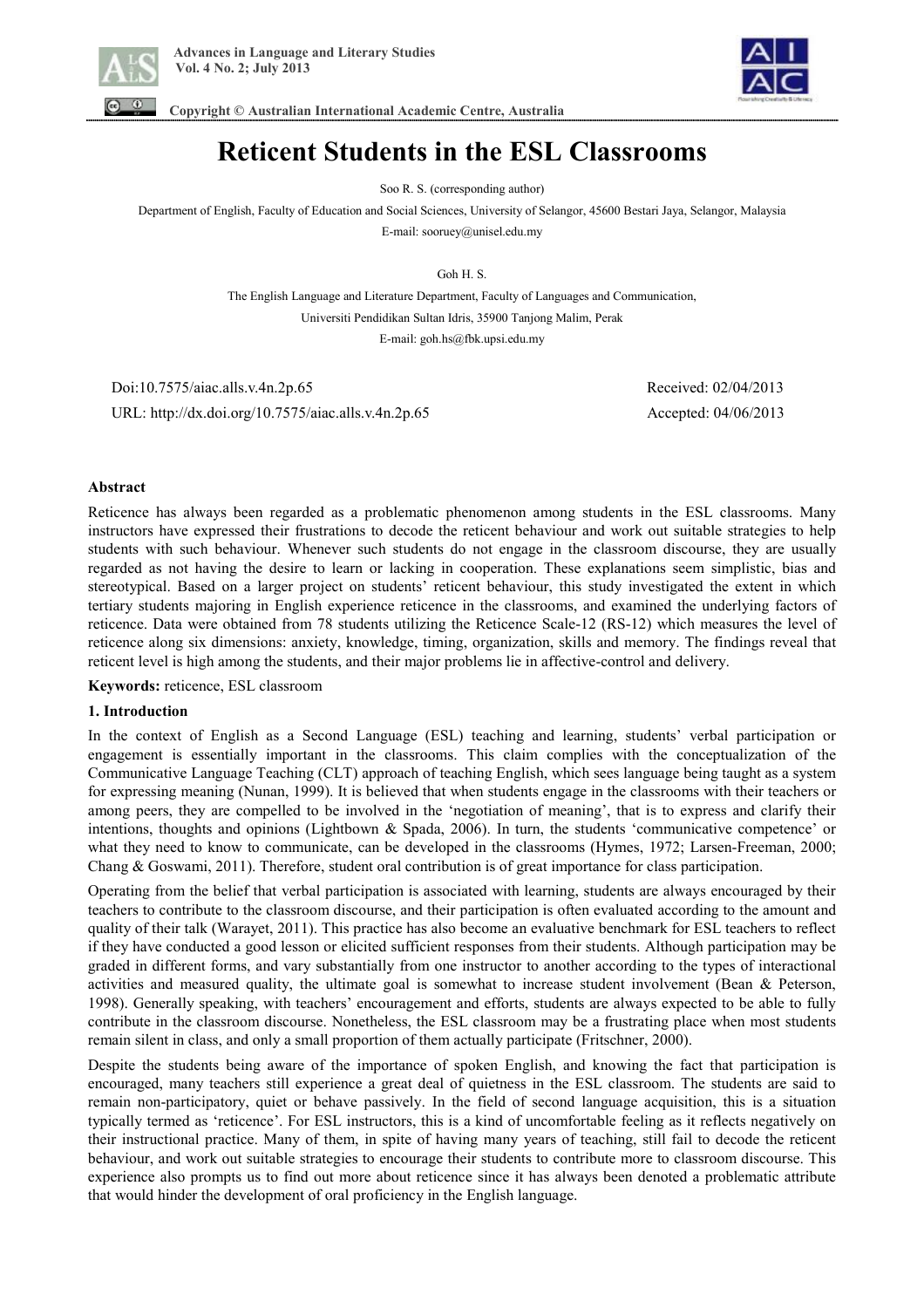#### **2. Conceptualization Of Reticence Construct**

Research in the field of reticence started when Gerald M. Phillips published the first article on reticence in 1965 to the field of speech communication with the notion that some individuals had difficulties with communication in various situations (Keaten & Kelly, 2000). This first attempt has set a strong ground for communication researchers to further explore the nature of reticence in diversified contexts. This construct has undergone revisions and re-conceptualizations overtime with more revised ideas being introduced.

Phillips's original conceptualization viewed reticence as a personality and anxiety disorder. In his later work, however, he had refined this concept and emphasized on the construct description in its behavioural dimension. This move had shifted the focus away from personality-based reticence towards a description of reticent behaviour caused by problems of inadequate communication skills (Phillips, 1984, 1997). He found that the major characteristic of reticent individuals was social withdrawal or avoidance due to their feelings of ineptitude towards social communicative events and public performance. To further illustrate reticence being a communicative behaviour, he stated that "when people avoid communication because they believe they will lose more by talking than by remaining silent, we refer to it as reticence" (Phillips, 1984, p. 52). This is the first and also a more comprehensive definition given to the construct which looks into both behavioural and cognitive dimensions.

Phillips' includes two dimensions in his conceptualization of reticence: cognitive and behavioural. The behavioural dimension involves avoidance and ineptitude brought by skills deficits in rhetorical processes in the five canons of rhetoric, (invention, disposition, style, delivery and memory) and the cognitive dimension is the faulty belief system which justifies the reticent individuals' avoidance of communication (Keaten & Kelly, 2000).

Based on Phillips' works, Keaten and Kelly (2000) reconceptualised reticence. Their newly proposed theoretical model includes a modified behavioural and cognitive dimension with an additional affective component. They advocated that "when people avoid communication because they believe it is better to remain silent than to risk appearing foolish, we refer to this behaviour as reticence" (p. 168). Keaten et al. (1999), in an earlier report, revealed that as compared to nonreticent individuals, reticent individuals possessed elevated levels of fear of negative evaluation and a heightened sensitivity to the opinions of others. Thus, individuals who are labelling as reticent have the tendency to alleviate the problem of fear by remaining silent as they are afraid of the threat of negative evaluation by others or foolishness. This claim was confirmed in a study investigated reticent learners' beliefs about reticence by Keaten et al. (2000) where the majority of reticent individuals agreed to the statement, "It is better to remain silent than to risk appearing foolish", whereas the majority of non-reticent learners disagreed with it.

The new concept of reticence represents a departure from Phillips' definition of reticent individuals as those who believed "they will lose more by talking than by remaining silent". This is based upon the research by Keaten et al. (2000) which shows that the majority of the reticent persons disagreed with this statement. Consequently, they concluded that it was a problematic definition as it failed to capture the real situation encountered by reticent individuals. Although these two definitions are distinct in terms of the attributed cause, they are deemed similar in their research focus where both look into the faulty belief system of reticent individuals.

#### **3. Issues Associated With Reticence**

A very common scenario experienced and observed by many language instructors in ESL classrooms is the students' reticent behaviour. The act of being silent, reluctant to participate or speak using the target language has always been considered as the main source of frustration, and failure for both instructors and students (Flowerdew & Miller, 1995; Jackson, 2002; Zhang & Head, 2009). It is a major obstacle for students to develop oral proficiency in the English language as compared to the development of reading and listening skills (Jenkins, 2008).

This negative behaviour or passive attitude disrupts not only instructional plan, it also makes it hard for instructors to facilitate active learning among students. As a conspicuous consequence, it restricts students from progress, and intended course learning outcomes might not be achieved. Moreover, most of the time, instructors have to struggle in exploring ways to break the uncomfortable silence in interaction in order to minimise the feeling of discombobulation. As this problem has become one of the key issues and a challenge in the field of English language teaching, many Asian ESL instructors who have encountered this phenomenon at various degrees in their classrooms, have always attempted to seek an answer to it. However, the explanations given are normally simple and rely on stereotypical characteristics of passivity or lack of cooperation (Harumi, 2001). Thus, there is an urgent need to examine this phenomenon to have a better understanding of this behaviour.

Based on relevant literature (e.g. Li & Jia, 2006; Liu & Jackson, 2009, Arafat, 2013), Asian students are frequently portrayed as reticent and passive in the English language classrooms with minimal or no contribution to the classroom discourse. Most of them are reported as irresponsive to their teachers or not being enthusiastic in whole-class and group discussions, which are the major activities frequently conducted in most of the English language classes. This situation will become worse if it remains unresolved for a period of time. This is because students might either wrongly perceive that the behaviour is acceptable, or it is a norm for a language classroom.

Multiple reasons of ESL students' reticence or reluctance to participate orally in class have been identified in previous studies conducted across the Asian regions. Among the common reasons reported include fear of losing face, low proficiency, negative evaluation, cultural beliefs about appropriate behaviour in classroom contexts, incomprehensible input, teacher's teaching techniques, lack of confidence, introversion, anxiety, perceived communicative competence, etc (Tsui, 1996; Li & Jia, 2006; Jenkins, 2008; Liu & Jackson, 2009; Xie, 2009; Li & Liu, 2011; Delima, 2012). In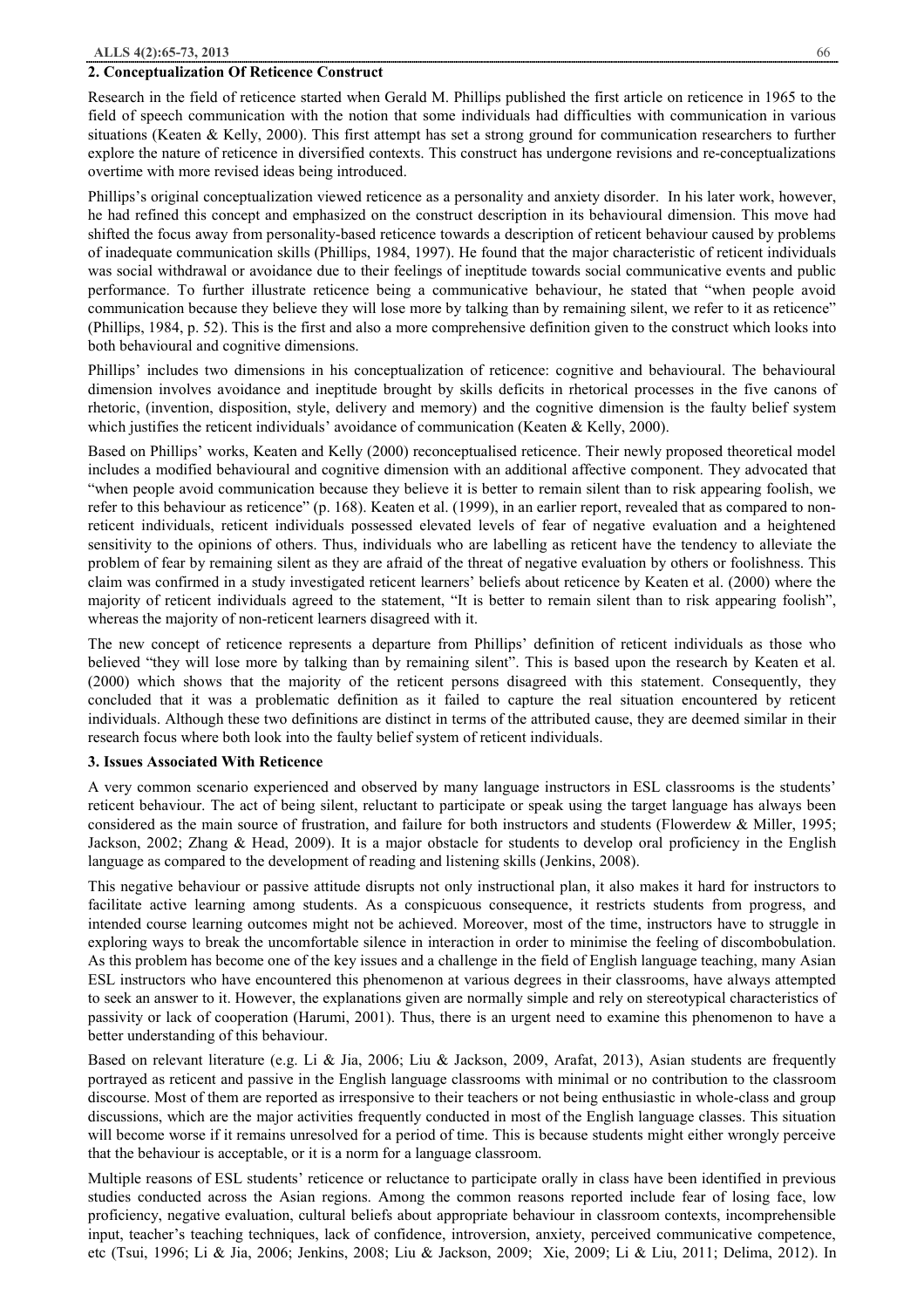other words, most of these studies attribute reticence to students' linguistic competence, socio-cultural, psychological, personality and pedagogical factors. Such a massive pool of data in the present literature has welcomed a debate among researchers on the real problems behind students' reticence.

The lack of relevant knowledge about reticence has caused many instructors to wrongly perceive their students' ability in the classrooms. Donald (2010) pointed out that if students do not participate in discussion or verbally share ideas, instructors will usually think that they do not have the desire to learn. This would, consequently, influence the instructors' judgement when assessing the students' language performance since many classroom evaluation of learning relies on student actions and behaviours which are easily observed and measured (Hamelock & Friesen, 2012).

Furthermore, some ESL practitioners also perceive that reticence only happens among students with low English proficiency, but surprisingly the same phenomenon is also discovered among those with good English language proficiency. Some of the proficient learners are found rarely engaged in conversation using English, and not willing to participate in the classroom although sufficient communication opportunities are provided. For instance, Wen and Clement (2003) found discrepancy between students' high proficiency in grammar and vocabulary and deficiency in carrying out English conversations.

It is understood that ever since the current popular theoretical perspectives of Second Language Acquisition (SLA) which stress the importance of interaction and communication, as well as L2 pedagogy that values open participation in class, there is a growing expectation for verbal classroom participation in higher education. Due to this reason, many researchers and educators generally regard students who do not engage in L2 interaction orally as being passive and unmotivated (Cao, 2009). They prefer their students to participate orally, and would feel that they have a successful lesson when participation involves student talk (Warayet, 2011). However, the reality in the classroom frequently does not match the expectation, and whenever the students show reticent behaviour they will be as problematic or weak. In fact, students' learning behaviour, including their perception towards learning and other determining factors, varies from student to student, class to class or even from institution to institution. Hence, it is important to describe and measure ESL students' reticence in L2 classrooms as a complex phenomenon. Given the scarcity of research in this area, particularly in Malaysia, this study was undertaken to investigate students' reticence in ESL classrooms at the tertiary level. To achieve this aim, the following research questions guided the present study.

# **4. Research questions**

- 1. To what extent do students who are majoring in English experience reticence in classrooms?
- 2. Is there a difference in reticent behaviour between male and female students? If so, what are the differences?
- 3. What are the problems that contribute to the students' reticence in the classrooms?

# **5. Methodology**

# *5.1 Study Site*

This study was conducted at a full-fledged state university located in the central region of Malaysia. The university is culturally and linguistically diverse with a population of about 12,400 students. Currently, the university offers 87 programmes under 8 faculties. The programmes offered range from foundation, diploma, bachelor degree to postgraduate level. The medium of instruction is mainly English except for courses which are conducted in other languages such as Islamic studies and early-childhood education. This research applies a case study strategy in a teacher education programme or particularly B. Ed. TESL programme. The Faculty of Education is one of the eight faculties in this university, and the TESL programme, where the current study was conducted, is offered by the Department of English Language. The case study took place in the selected classrooms (bounded system) at the faculty.

# *5.2 Participants*

In the study, 78 sophomores and juniors from four intact classes majoring in the English were involved in the study. These students, aged from 21-23, are learning English as a second language. The reasons why English-majors were selected for the study are as follows:

- (i) They represent a population which possess higher level of language proficiency and receive the maximum amount of instruction in English
- (ii) The participating students have been studying English for at least 12 years and are in the second and third year of university education. It is expected that students at this level have developed a satisfactory level of speaking skills. Therefore, it is reasonable to choose students at this level to participate in this study.
- (iii) Most of the previously conducted studies focussed on non-English major students' reticent behaviour in proficiency English classes. Moreover, only a few studies were carried out in content subject classroom situation.

# *5. 3 Instrument*

The present study employed the Reticence Scale-12 or RS-12 (Kelly, et al., 2007) as the data collection instrument. It is a shortened version of the Reticence Scale (Keaten, et al., 1997). The RS-12 measures the level of reticence along six dimensions (two items per dimension) of social situation reticent individuals experience in (i) feelings of anxiety, (ii) knowledge about topics, (iii) timing skills, (iv) organization of thoughts, (v) delivery skills and (vi) memory. The 12 items were measured using a 5-point Likert scale, ranging from 1 (strongly disagree) to 5 (strongly agree). Previous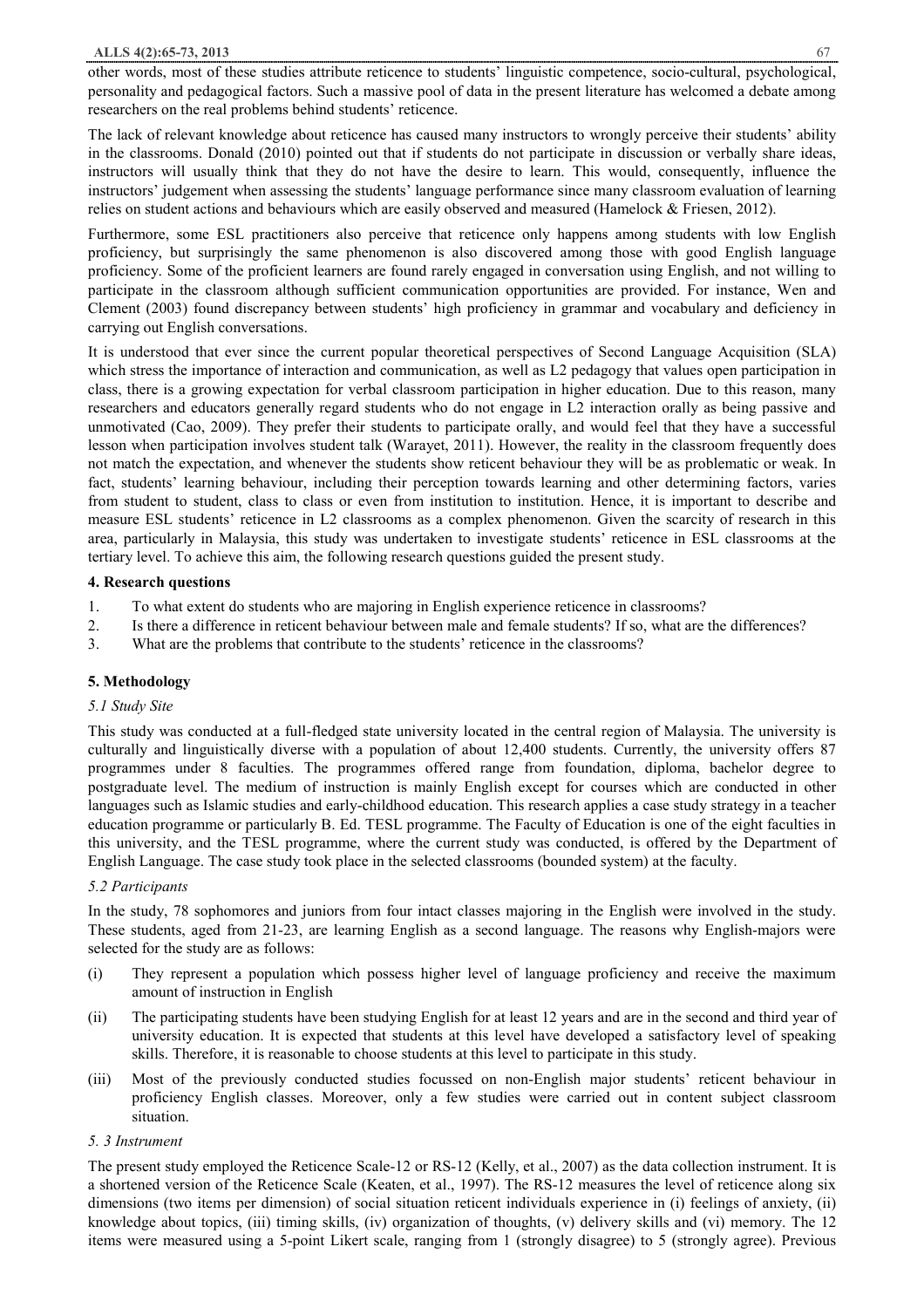research utilizing this measure has shown it to be a reliable measure of reticence (Kelly et al., 2007). The overall Cronbach's alpha reliability coefficient of the questionnaire is 0.804. It is relatively high and acceptable. Thus, RS-12 is a reliable instrument used to gauge students' tendency of behaving reticent in classrooms.

The development of the Reticent Scale by Keaten, et al. (1997) and later by Kelly, et al. (2007) was consistent with Phillips' (1991, cited in Keaten, et al., 1997) conceptualization of reticent person who sees himself or herself as incompetent. Phillips noted that: "When people avoid communication because they believe they will lose more by talking than by remaining silent, we refer to it as reticence" (Phillips, 1984, as cited in Keaten, et al., 2000). Phillips (1986, as cited in Keaten, et al., 1997) also notes that whether or not a person is incompetent, it is virtually impossible for him/her to perform competently if one does not believe it possible. Thus, although reticent students may not have serious language or communicative skill deficiencies, their behaviour is likely to be incompetent if they are holding a faulty belief that they cannot speak. The Reticence Scale has taken into consideration this concern.

The Reticence Scale is a more trait-like than situational instrument to measure reticence in social conversation context. This is a fundamental tool utilised to identify students with the tendency of having reticence. By identifying individuals with skill problems in social contexts or situations, this measure is useful for screening reticence for research and treatment purposes. The questionnaire or self-report allows respondents to reflect on their behaviour more generally, rather than being restricted to how they performed in a specific interaction (Keaten, et al., 1997).

## *5.4 Procedure*

The instrument was administered during class at end of the May 2013 semester. The participants, from four intact classes, were informed about the purpose of the study, and assured that their responses would be anonymous. The researchers were present during the survey to offer necessary assistance. It took approximately 15 minutes for the students to complete the instrument.

# **6. Findings And Discussion**

# *6.1 Frequency of reticent students in ESL classrooms*

In determining the extent to which students who are majoring in English experience reticence in classrooms, the total scores obtained in RS-12 scales were calculated. As the 12 items in the scale expressed inability to participate in academic discourse based the six dimensions, the response 'Strongly Agree' was given a value of 5, the response 'Strongly Disagree' was given a value of 1, and so forth. Thus, the total score of RS-12 revealed a respondent's tendency to be reticent in class, with the higher the score indicating the less willing the student is in participating in classroom discourse based on the six identified dimensions.

In order to identify high and low reticent groups using the responses obtained from RS-12, a median split procedure was used (O'Connell, 2010). Individuals who obtained a score of above 29 are regarded as highly reticent students; whereas individuals who scored below 29 are deemed as low reticent students (O'Connell, 2010). As presented in Table 1, this procedure resulted in 60 high reticent students (76.9%) and 18 low reticent students (23.1%). This scoring thus illustrates that more than three quarters of the students in the classes regarded themselves as being reticent. Furthermore, the mean score (see Table 2) of 35.12 on the scale, with a median of (35.00) and a mode of (34), were all far above the scale midpoint 29. This further confirms that a vast majority of the students were experiencing a great deal of reticence in the ESL classrooms. Previous researches (Caspi, Chajut, Saporta & Beyth-Marom, 2006; Crombie, Pyke, Silverthorn, Jones & Piccinin, 2003) have also repeatedly found that most students do not participate or being passive in classroom discussions. For instance, Caspi et al. (2006) and Crombie et al. (2003) respectively reported that about 55% and 64% of the students never or rarely participated in class.

## Table 1. Frequency of high reticent and low reticent students ( $n = 78$ )

| Reticent score | Frequency | Percentage $(\% )$ |  |  |
|----------------|-----------|--------------------|--|--|
| Above 29       | 60        | 76.9               |  |  |
| Below 29       |           | 23.1               |  |  |

### Table 2. Descriptive Statistics of RS-12 ( $n = 78$ )

|         | Mean  | Standard  | Median | Mode | Range     |  |
|---------|-------|-----------|--------|------|-----------|--|
|         |       | deviation |        |      |           |  |
| $RS-12$ | 35.12 | 6.60      | 35.00  | 34   | $20 - 50$ |  |

The above results have challenged many previously reported findings on reticence that this behaviour is largely due to learners' low language proficiency. In many of those studies (e.g. Liu & Jackson, 2009; Tsui, 1996), the researchers claimed that the less proficient in English the students were, the less willing they were to engage in English language classrooms conversations and valued speech communication. For instance, Tsui (1996) found that most teachers would attribute their students' reticence to low English proficiency or lack of language knowledge. However, the findings of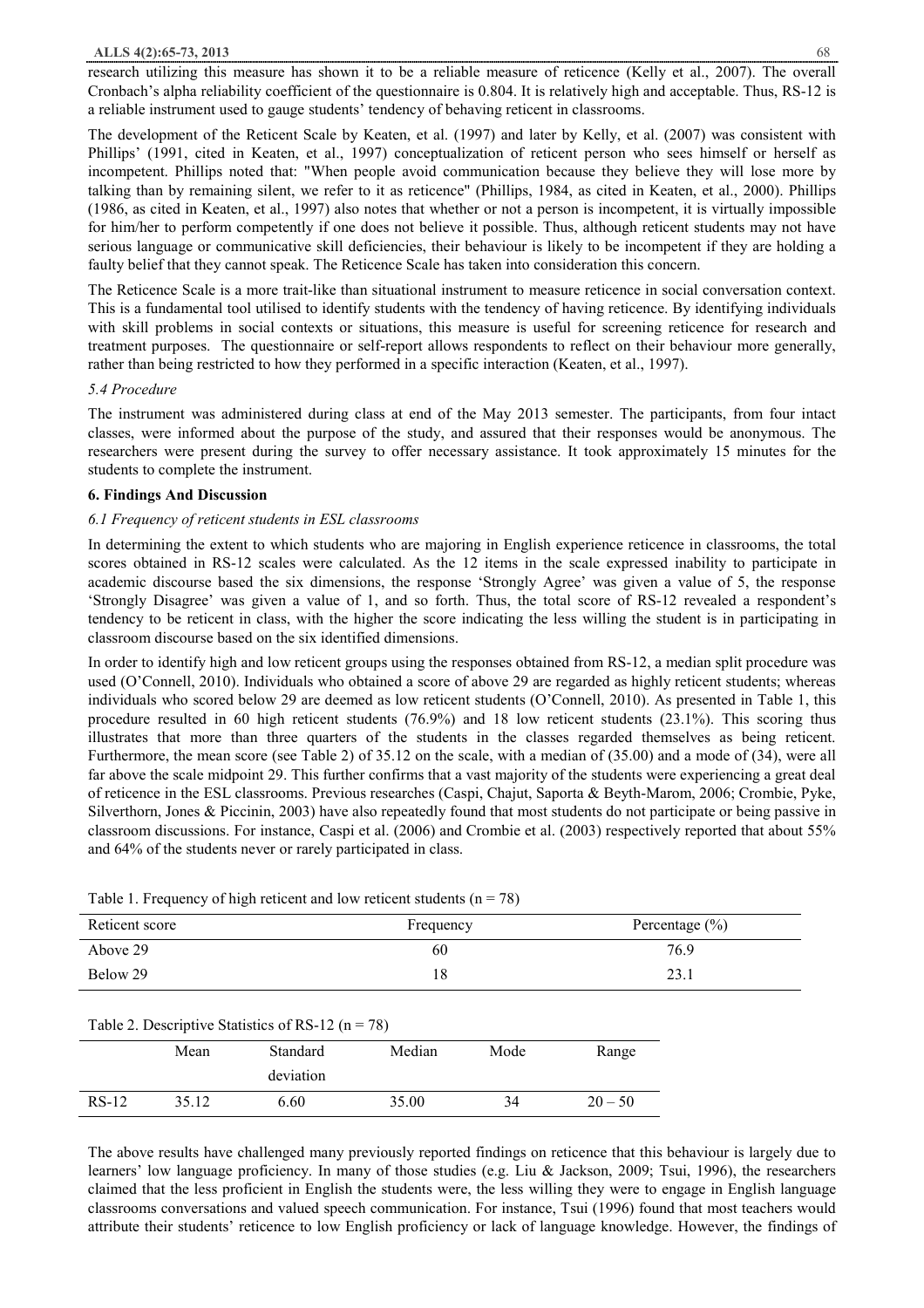the present study show that advanced-level students, as compared to low proficiency students, would also experience a high level of reticence in the language classrooms.

## *6.2 Gender differences in reticent behaviour*

As Table 3 shows, there is no difference between female and male students in terms of their level of reticence. The percentage of both female and male students who were reported being highly reticent in the ESL classrooms was also quite similar with 78.6% and 72.7% respectively. Only 6 male and 12 female students regarded themselves as being low reticent or not reticent. However, this seems to contradict the general view that female students tend to be more passive, speak less frequently and confidently in classrooms, as compared to male students who are more active (Caspi, Chajut & Saporta, 2008).

In Caspi et al.'s study (2008), by calculating the number of times students spoke in the class, they found that the volume of interactions made by women is much lower than men. Their findings also indicated a significant gender difference in terms of the degree of reticence and participatory. In contrast, in the present study, the Chi-square output (Table 4) surprisingly shows that there is no significant relationship found between the two variables (gender and level of reticence) as indicated by the p-value > 0.05. This implies that both male and female learners are equally reticent in the sample of the present study.

|         |        |                                  | reticent scale score |          |        |
|---------|--------|----------------------------------|----------------------|----------|--------|
|         |        |                                  | above 29             | below 29 | Total  |
| student | male   | Count                            | 16                   | 6        | 22     |
| gender  |        | <b>Expected Count</b>            | 16.9                 | 5.1      | 22.0   |
|         |        | % within student gender          | 72.7%                | 27.3%    | 100.0% |
|         |        | % within reticent scale<br>score | 26.7%                | 33.3%    | 28.2%  |
|         |        | % of Total                       | 20.5%                | 7.7%     | 28.2%  |
|         |        |                                  |                      |          |        |
|         | female | Count                            | 44                   | 12       | 56     |
|         |        | <b>Expected Count</b>            | 43.1                 | 12.9     | 56.0   |
|         |        | % within student gender          | 78.6%                | 21.4%    | 100.0% |
|         |        | % within reticent scale<br>score | 73.3%                | 66.7%    | 71.8%  |
|         |        | % of Total                       | 56.4%                | 15.4%    | 71.8%  |
|         |        |                                  |                      |          |        |
| Total   |        | Count                            | 60                   | 18       | 78     |
|         |        | <b>Expected Count</b>            | 60.0                 | 18.0     | 78.0   |
|         |        | % within student gender          | 76.9%                | 23.1%    | 100.0% |
|         |        | % within reticent scale<br>score | 100.0%               | 100.0%   | 100.0% |
|         |        | % of Total                       | 76.9%                | 23.1%    | 100.0% |

Table 3. A comparison of levels of reticence among students by gender

Table 4. Chi-Square test on relationship between gender and level of reticence

|                    | Value   | df | Asymp. Sig. (2-sided) |
|--------------------|---------|----|-----------------------|
| Pearson Chi-Square | .304(b) |    | .581                  |
|                    |         |    |                       |

a Computed only for a 2x2 table

b 0 cells (.0%) have expected count less than 5. The minimum expected count is 5.08.

Previous literatures have reported a number of distinctive findings on the differences in the level of reticence among male and female students. Whitsel (2010) stated that in some classes boys were more passive, and in other classes girls were more passive. He clarified that although there were classroom gender differences, the differences did not always benefit a single gender. The inconsistency of the results could be attributed to the differing contexts in each classroom, which include teacher factor, topic and student personality. Besides, the use of different data collection methods was also found to offer different findings on the same issue although the same participants involved in the same study. For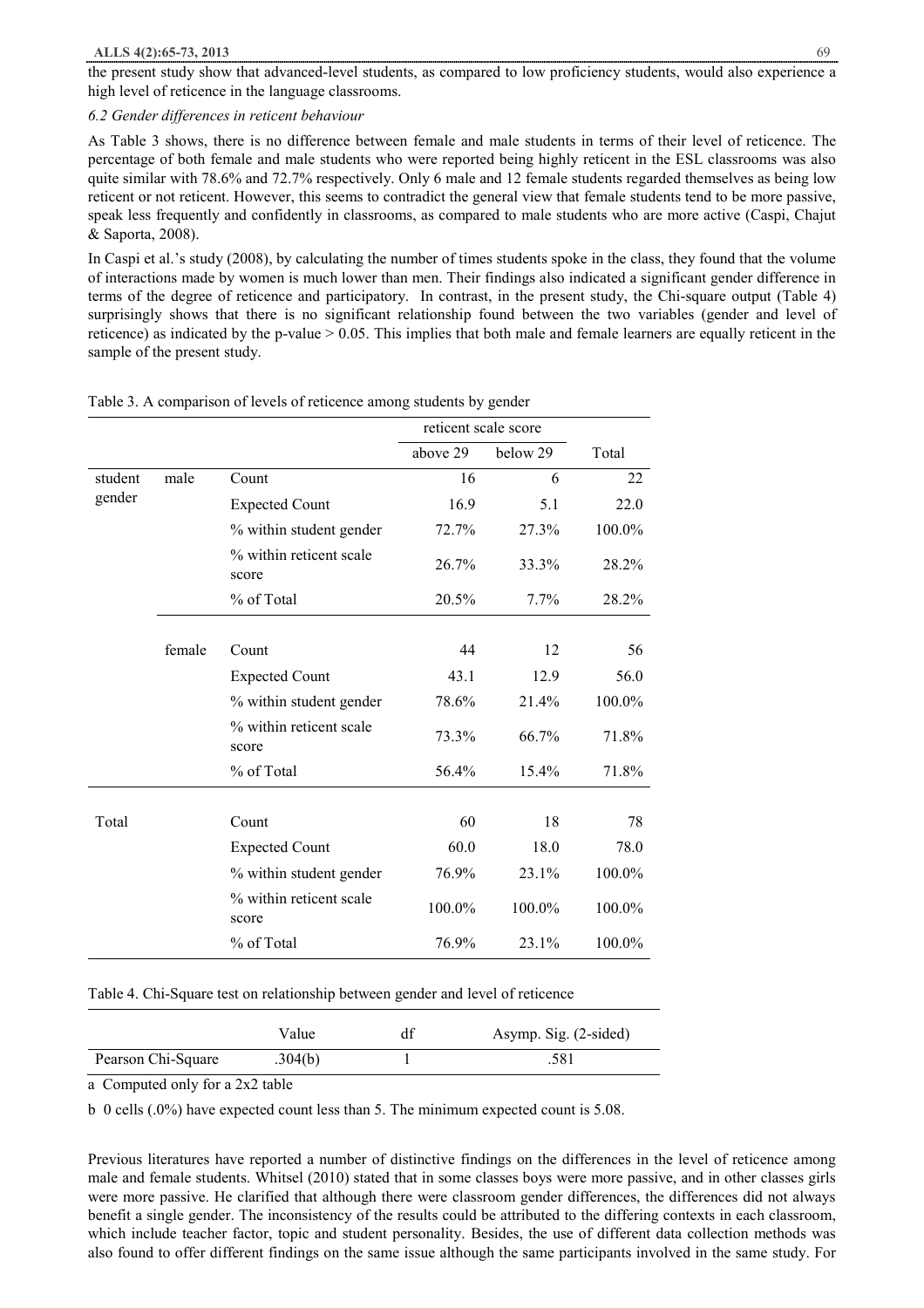instance, Patchen (2006), in a study to investigate engendering participation, he found a discrepancy between student perceptions (via interview) and the observational data.

## *6.3 Reticent Students' problems in various dimensions*

The RS-12 measures reticence of six dimensions: (1) feelings of anxiety; (2) knowledge of conversational topics; (3) timing skills; (4) organization of thoughts; (5) delivery skills; and (6) memory. Two items reflected on similar aspect were crafted to tap into each dimension. If the students at least 'agreed' with the statement(s), they were said to have reticent problem(s) in the selected aspect(s) in that particular dimension. On the contrary, if they either 'disagreed' or 'strongly disagreed' with certain statements, they were deemed less reticent or not reticent under the respective dimension.

Table 5 summarises the students' responses towards twelve problems under the six reticent-related dimensions. The analysis reveals that most of the students believed that feelings of anxiety and problems in delivery skills were the major obstacles to orally respond in ESL classroom. With regard to feelings of anxiety, 53 and 48 students (which is equivalent to 68 and 61.4 %) respectively either agreed or strongly agreed that they were nervous and tense when talking in class. This finding is very much in the same vein with previous researches (Zuraidah, 2007; Liu, 2005; Jackson, 2002) that anxiety is one of the greatest contributors to university students' reticence. With the highest number of responses pointing to the problems of anxiety, it evidently manifests that most of them were having 'communication apprehension' (McCroskey, 1984).

| Dimensions & Items                                     |                                                                                                                                                                                                            | SD&D                     |                                      | <b>UD</b>      |                                           | A&SA           |  |
|--------------------------------------------------------|------------------------------------------------------------------------------------------------------------------------------------------------------------------------------------------------------------|--------------------------|--------------------------------------|----------------|-------------------------------------------|----------------|--|
|                                                        |                                                                                                                                                                                                            | (%)                      |                                      | (%)            | $\int$                                    | (%)            |  |
|                                                        |                                                                                                                                                                                                            |                          |                                      |                |                                           |                |  |
|                                                        |                                                                                                                                                                                                            |                          |                                      |                |                                           |                |  |
|                                                        |                                                                                                                                                                                                            |                          |                                      |                |                                           | (68)           |  |
|                                                        |                                                                                                                                                                                                            |                          |                                      |                |                                           | (61.5)         |  |
| Delivery skills                                        |                                                                                                                                                                                                            |                          |                                      |                |                                           |                |  |
| 3. I stumble over my words.                            | 24                                                                                                                                                                                                         | (30.8)                   | 10                                   | (12.8)         | 44                                        | (56.4)         |  |
| 4. I muddle my words.                                  | 23                                                                                                                                                                                                         | (29.5)                   | 16                                   | (20.5)         | 39                                        | (50)           |  |
|                                                        |                                                                                                                                                                                                            |                          |                                      |                |                                           |                |  |
|                                                        |                                                                                                                                                                                                            |                          |                                      |                |                                           |                |  |
| talking.                                               | 29                                                                                                                                                                                                         |                          | 17                                   |                | 32                                        | (41)           |  |
| 6. I lose sight of what I want to say<br>when talking. | 38                                                                                                                                                                                                         | (48.8)                   | 20                                   | (25.6)         | 20                                        | (25.6)         |  |
| Organization                                           |                                                                                                                                                                                                            |                          |                                      |                |                                           |                |  |
| 7. My thoughts are disorganized.                       | 40                                                                                                                                                                                                         | (51.3)                   | 15                                   | (19.2)         | 23                                        | (29.5)         |  |
| 8. My thoughts are jumbled.                            | 29                                                                                                                                                                                                         | (37.2)                   | 24                                   | (30.8)         | 25                                        | (32)           |  |
|                                                        |                                                                                                                                                                                                            |                          |                                      |                |                                           |                |  |
| Timing                                                 |                                                                                                                                                                                                            |                          |                                      |                |                                           |                |  |
| say.                                                   |                                                                                                                                                                                                            |                          |                                      |                |                                           | (23.1)         |  |
| 10. I hesitate too long to say what I<br>want to say.  | 34                                                                                                                                                                                                         | (43.6)                   | 15                                   | (19.2)         | 29                                        | (37.2)         |  |
| Knowledge                                              |                                                                                                                                                                                                            |                          |                                      |                |                                           |                |  |
|                                                        | 48                                                                                                                                                                                                         | (61.6)                   | 18                                   | (23.1)         | 12                                        | (15.3)         |  |
| 12. I am unfamiliar with what to say.                  | 56                                                                                                                                                                                                         | (71.8)                   | 12                                   | (15.4)         | 10                                        | (12.8)         |  |
|                                                        | Anxiety<br>1. I am nervous when talking.<br>2. I feel tense when talking.<br>Memory<br>5. I forget what I want to say when<br>9. I wait too long to say what I want to<br>11. I am unaware of what to say. | $\int$<br>14<br>20<br>37 | (17.9)<br>(25.7)<br>(37.2)<br>(47.4) | 11<br>10<br>23 | f<br>(14.1)<br>(12.8)<br>(21.8)<br>(29.5) | 53<br>48<br>18 |  |

Table 5. Students' responses to RS-12 statements

Note:  $SD =$  strongly disagree;  $D =$  disagree;  $UD =$  undecided;  $A =$  agree;  $SA =$  strongly agree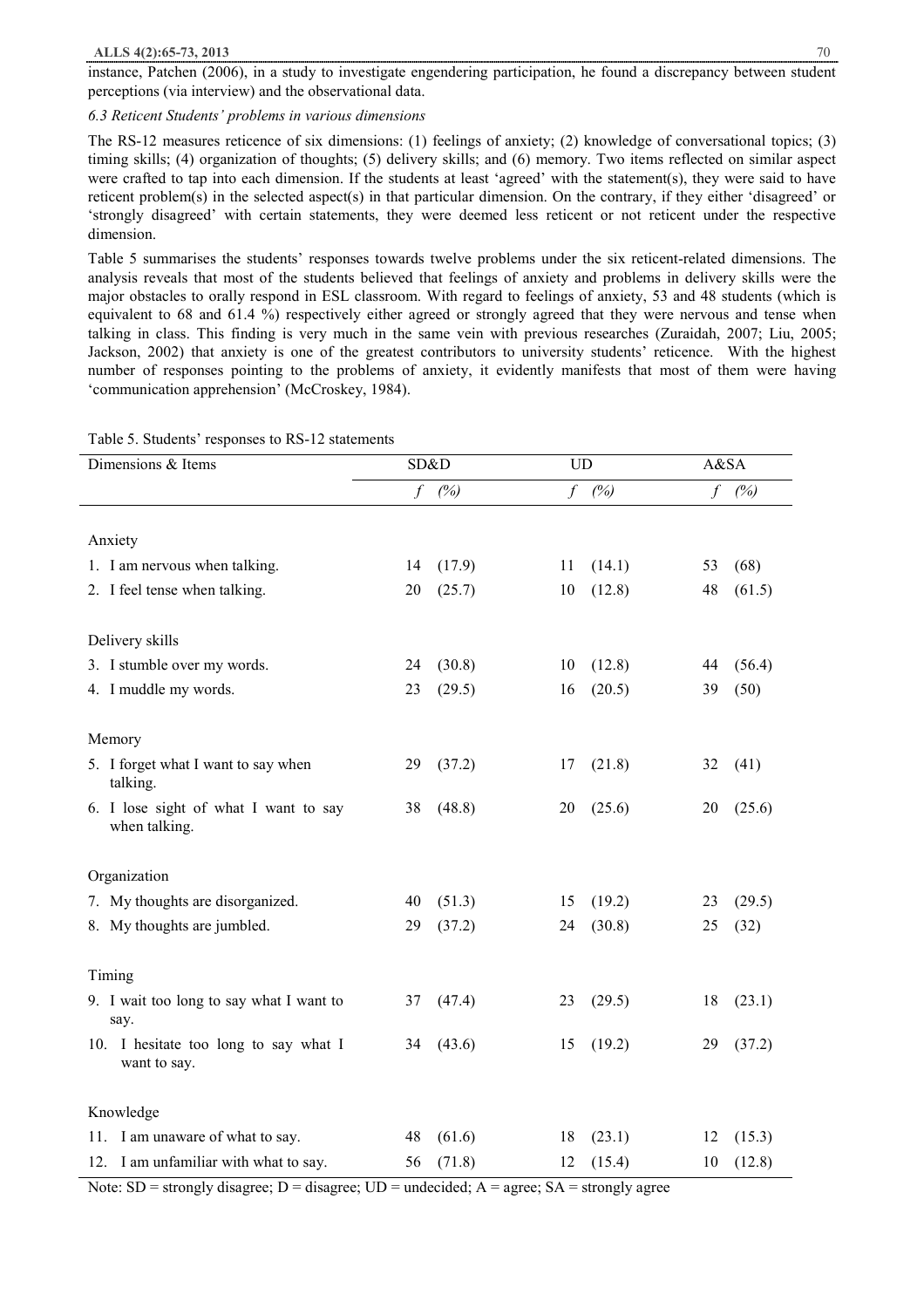Moreover, the problem in delivery skills was also considered by the students as one of the influencing dimensions that caused them to be reticent. As shown in Table 5, 44 students (56.4%) responded that they stumbled while speaking, and 39 of them (50%) had the problem to muddle their words while talking. For the dimensions of memory, timing and organization, the difference between disagreement and agreement was not huge. Although there were students who claimed that they had problems in these dimensions, it was not as serious as the former two. Lastly, since these students were highly proficient in English, the majority of them had no difficulty in conveying what they intended to say.

# **7. Conclusion And Implications**

This study attempts to investigate the extent in which tertiary students majoring in English experience reticence in the ESL classrooms, gender differences in reticence, and examined the reticent problems encountered by the students. In light of the analyses and discussions presented above, several conclusions can be drawn from the results. First, concerning whether tertiary students with higher level of English proficiency would experience reticence in classrooms like their low proficient counterparts, the finding revealed that they were similar. A large majority of the students, based on the RS-12 score, self-reported themselves being highly reticent. This finding contradicts with many previous studies which claimed that students at a higher level of proficiency are less reticent than those at a lower level in various classroom activities. Additionally, both male and female students were equally reticent in the classrooms. Lastly, most students believed that the problems in the feelings of anxiety and delivery skills were the major obstacles that made them reticent.

While becoming more aware of the existence of reticence and its consequences in ESL classrooms, both teachers and students are responsible to take some measures to transform the present classrooms into a more active one. To encourage more students to engage orally, teachers must first create a relaxing, non-threatening and supportive classroom learning environment (Liu, 2005; Jackson, 2002; Tsui, 1996). Secondly, with the adoption of communicative approach in the present English language teaching practice, teachers should clearly spell out the aims of the teaching style and explain course objectives (Liu & Jackson, 2009). With this, students would be able to understand both teachers' and students' roles in communicative classrooms. In the mean time, this could facilitate them in setting their expectations before learning takes place.

Apart from that, it is also advisable for teachers to provide various interesting topics and modes of conducting activities. This step may not only help them to inculcate a positive attitude towards the language but also more motivated to participate in learning activities. This is effective especially for general language-enrichment or proficiency subjects. As for content subjects such as specialized TESL programme courses, the topics are usually fixed. In this situation, instructors could provide those topics in advance along with suggested reading list or any materials required for the discussion of the topics. Thus, the students would be more prepared and less anxious they would become when they are required to talk. Lastly, institutions could establish a special reticence programme such as Pennsylvania State University (PSU) Reticence Program (Kelly & Keaten, 1992; Keaten, Kelly & Finch, 2000) to provide treatment for individuals with communication difficulties in the classrooms.

Evidently reticence is a common yet critical phenomenon in English-language classrooms across all levels of students in institutions of higher learning. Since it has been frequently denoted a problematic behaviour by many ESL/ EFL instructors, this issue ought to be studied seriously. Since the underlying factors that cause reticence can be very complex as there is no definitive cause of reticence in the classrooms, this will, in turn, makes the issue problematic for practitioners when attempting to elicit more oral response from learners (Donald, 2010). Thus, for further exploration of the topic, it needs to be addressed in a more situational-like construct in which more data from diversified perspectives could be documented.

To understand reticence better in ESL or EFL classrooms, researches which employ both quantitative and qualitative methods should be carried out with more students in different learning contexts. Apart from that, potential coping strategies (e.g. special programme to remedy reticent) to help students should also be explored in future studies. Additionally, besides the original framework of reticence, this topic could also be discussed with reference to different theoretical frameworks such as willingness to communicate (WTC), attribution theory and theory of silence. By utilizing this measure, the issue of student reticence can be investigated at a deeper level, so that more valuable insights can be obtained to enrich the present literature of reticence.

# **References**

Arafat, H. (2013). An exploration of causes of Saudi students' reluctance to participate in the English language classroom. *International Journal of English Language Education, 1*(1), 17-34. doi: 10.5296/ijele.v1i1.2652

Bean, J. C., & Peterson, D. (1998). Grading classroom participation. *New Directions for Teaching and Learning*, *1998*(74), 33–40. doi: 10.1002/tl.7403

Cao, Y. (2009). *Understanding the notion of interdependence, and the dynamics of willingness to communicate* (Doctoral dissertation). Retrieved from https://researchspace.auckland.ac.nz/handle/2292/5584

Caspi, A., Chajut, E., Saporta, K., & Beyth-Marom, R. (2006). The influence of personality on social participation in learning environments. *Learning and Individual Differences*, *16*(2), 129–144. doi:10.1016/j.lindif.2005.07.003

Caspi, A., Chajut, E., & Saporta, K. (2008). Participation in class and online discussions: Gender differences. *Computers & Education, 50*(3), 718-724. doi:10.1016/j.compedu.2006.08.003

Chang, M., & Goswami, J. S. (2011). Factors affecting the implementation of communicative language teaching in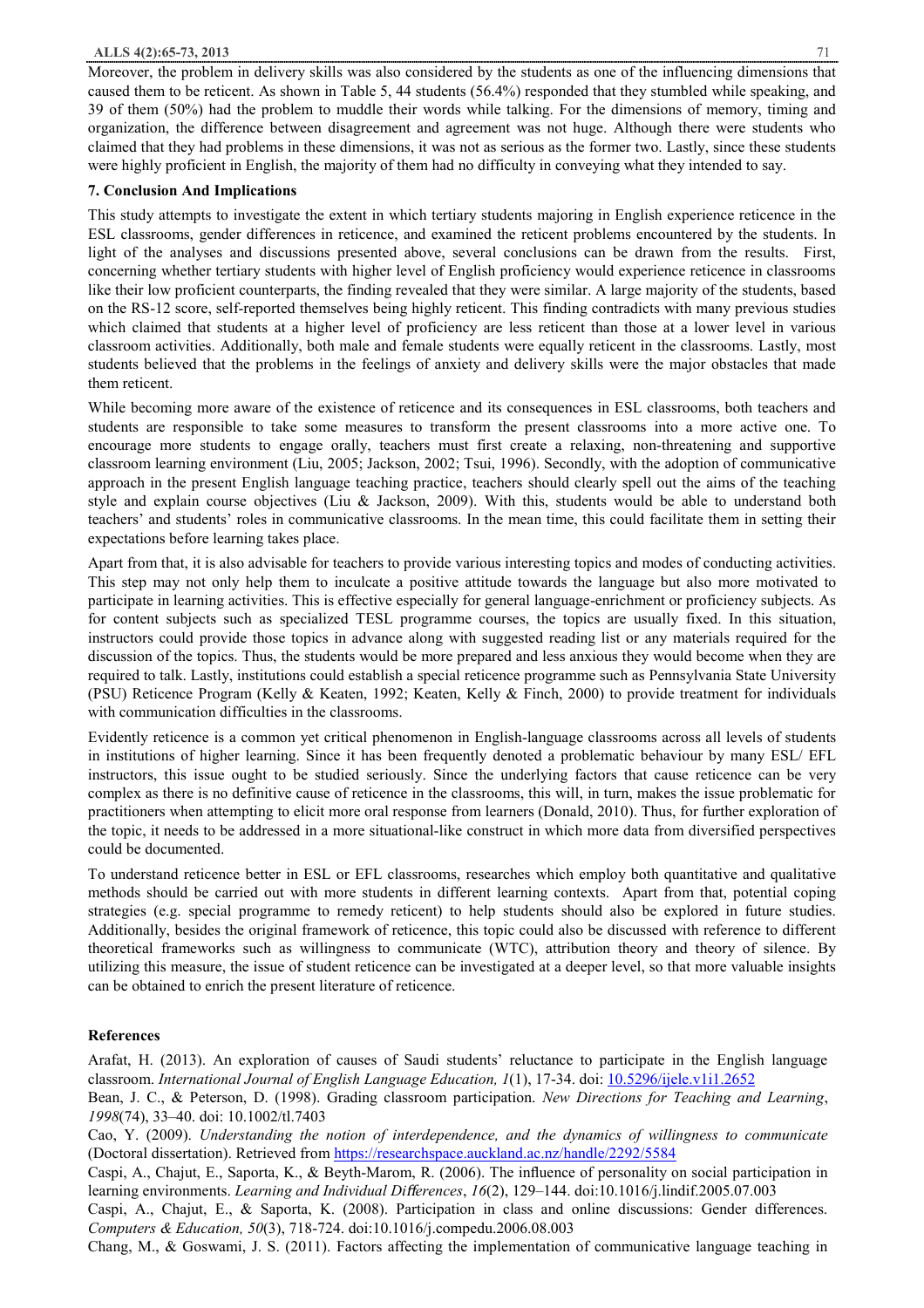Taiwanese college English classes. *English Language Teaching, 4*(2), 3-12. doi:10.5539/elt.v4n2p3

Crombie, G., Pyke, S. W., Silverthorn, N., Jones, A., & Piccinin, S. (2003). Students' perception of their classroom participation and instructor as a function of gender and context. *Journal of Higher Education, 74*(1), 51–76. doi:10.1353/jhe.2003.0001

Delima, E. M. (2012). A reticent student in the classroom: A consequence of the art of questioning. *Asian EFL Journal, 60*, 50-69. Retrieved from http://asian-efl-journal.com/

Donald, S. (2010). Learning how to speak: Reticence in the ESL classroom. *The Annual Review of Education, Communication, and Language Sciences, 7,* 41-58. Retrieved from http://research.ncl.ac.uk/ARECLS/index.html

Flowerdew, J. & Miller, L. (1995). On the notion of culture in L2 lectures. *TESOL Quarterly*, *29*(2), 345-373. doi: 10.2307/3587628

Fritschner, L. M. (2000). Inside the undergraduate college classroom: Faculty and student differ on the meaning of student participation. *The Journal of Higher Education, 71*(3), 342-362.

Hamelock, M., & Friesen, N. (2012). *One student's experience of silence in the classroom*. Retrieved from http://learningspaces.org/2012/07/13/silence/

Harumi, J. (2001, Nov). *The use of silence by Japanese EFL learners*. Paper presented at the JALT International Conference, Kitakyushu, Japan.

Hymes, D. H. (1972). On communicative competence. In C. J. Brumfit & K. Johnson (Eds.), *The communicative approach to language teaching* (pp. 5-27). Oxford: Oxford University Press

Jackson, J. (2002). Reticence in second language case discussion: Anxiety and aspirations. *System, 30*(1), 65-84. doi:10.1016/s0346-251x(01)00051-3

Jenkins, J. R. (2008). Taiwanese private university EFL students' reticence in speaking English. *Taiwan Journal of TESOL, 5*(1), 61-93. Retrieved from http://140.119.172.17/journal/ESL/

Keaten, J. A., & Kelly, L. (2000). Reticence: An affirmation and revision. *Communication Education, 49*(2), 165-177. doi: 10.1080/03634520009379203

Keaten, J. A., Kelly, L., & Finch, C. (1997). Development of an instrument to measure reticence. *Communication Quarterly, 45*(1), 37–54. doi: 10.1080/01463379709370043

Keaten, J. A., Kelly, L., & Finch, C. (1999, Nov). *Effects of the Penn State reticence program on beliefs about communication and fear of negative evaluation*. Paper presented at the annual convention of the National Communication Association, Chicago, IL.

Keaten, J. A., Kelly, L., & Finch, C. (2000). Effectiveness of Penn state program in changing beliefs associated with reticence. *Communication Education, 49*(2), 134-145. doi:10.1080/03634520009379201

Kelly, L., & Keaten, J. (1992). A test of the effectiveness of the reticence program at the Pennsylvania state university. *Communication Education, 41*(4), 361-374. doi:10.1080/03634529209378898

Kelly, L., Keaten, J. A, Hazel, M., & Williams, J. A. (2007). *Effects of reticence and affect for communication channels on usage of instant messaging and self-perceived competence*. Paper presented at the annual meeting of the National Communication Association, Chicago, IL.

Larsen-Freeman, D. (2000). *Techniques and principles in language teaching.* Oxford: Oxford University Press.

Li, H., & Liu, Y. (2011). A brief study of reticence in ESL class. *Theory and Practice in Language Studies, 1*(8), 961- 965. doi:10.4304/tpls.1.8.961-965

Li, X., & Jia, X. (2006). Why don't you speak up? East Asian students' participation patterns in American and Chinese ESL classrooms. *Intercultural Communication Studies, 15*(1), 192-206.

Lightbown, P. M., & Spada, N. (2006). *How languages are learned* (3<sup>rd</sup> ed.). Oxford: Oxford University Press.

Liu, M. (2005). Causes of reticence in EFL classrooms: A study of Chinese university students. *Indonesian Journal of English Language Teaching, 1*(2), 220-236.

Liu, M., & Jackson, J. (2009). Reticence in Chinese EFL students at varied proficiency levels. *TESL Canada Journal, 26*(2), 65-81. Retrieved from http://www.teslcanadajournal.ca/index.php/tesl

McCroskey, J. C. (1984). The communication apprehension perspective. In J. A. Daly and J. C. McCroskey (Eds.), *Avoiding communication: Shyness, reticence and communication apprehension* (pp. 13-38). Beverly Hills, CA: Sage

Nunan, D. (1999). *Second language teaching and learning*. Boston, MA: Heinle & Heinle.

O'Connell, M. (2010). To text or not to text: Reticence and the utilization of short message services. *Human Communication*, *13*(2), 87-102. Retrieved from http://www.uab.edu/Communicationstudies/humancommunication/

Patchen, T. (2006). Engendering participation, deliberating dependence: Inner-city adolescents' perceptions of classroom practice. *Teachers College Record, 108*(10), 2053-2079. Retrieved from http://www.tcrecord.org/

Phillips, G. M. (1984). Reticence: A perspective on social withdrawal. In J. A. Daly & J. C. McCroskey (Eds.), *Avoiding communication: Shyness, reticence, and communication apprehension* (pp. 51-66). Beverly Hills, CA: Sage.

Phillips, G. M. (1997). Reticence: A perspective on social withdrawal. In J. A. Daly & J. C. McCroskey, J. Ayres, T. Hopf, & D. M. Ayres (Eds.), *Avoiding communication: Shyness, reticence, and communication apprehension* (2nd ed.) (pp. 129-150). Cresskill, NJ: Hampton Press.

Tsui, A. (1996). Reticence and anxiety in second language learning. In K.M. Bailey & D. Nunan (Eds.), *Voices from the language classroom: Qualitative research in second language education* (pp. 145-167). Cambridge, UK: Cambridge University Press.

Warayet, A. (2011). *Participation as a complex phenomenon in the EFL classroom* (Doctoral dissertation). Retrieved from https://theses.ncl.ac.uk/dspace/bitstream/10443/1322/1/Warayet11.pdf

Wen, W. P., & Clément, R. (2003). A Chinese conceptualization of willingness to communicate in ESL. *Language,*